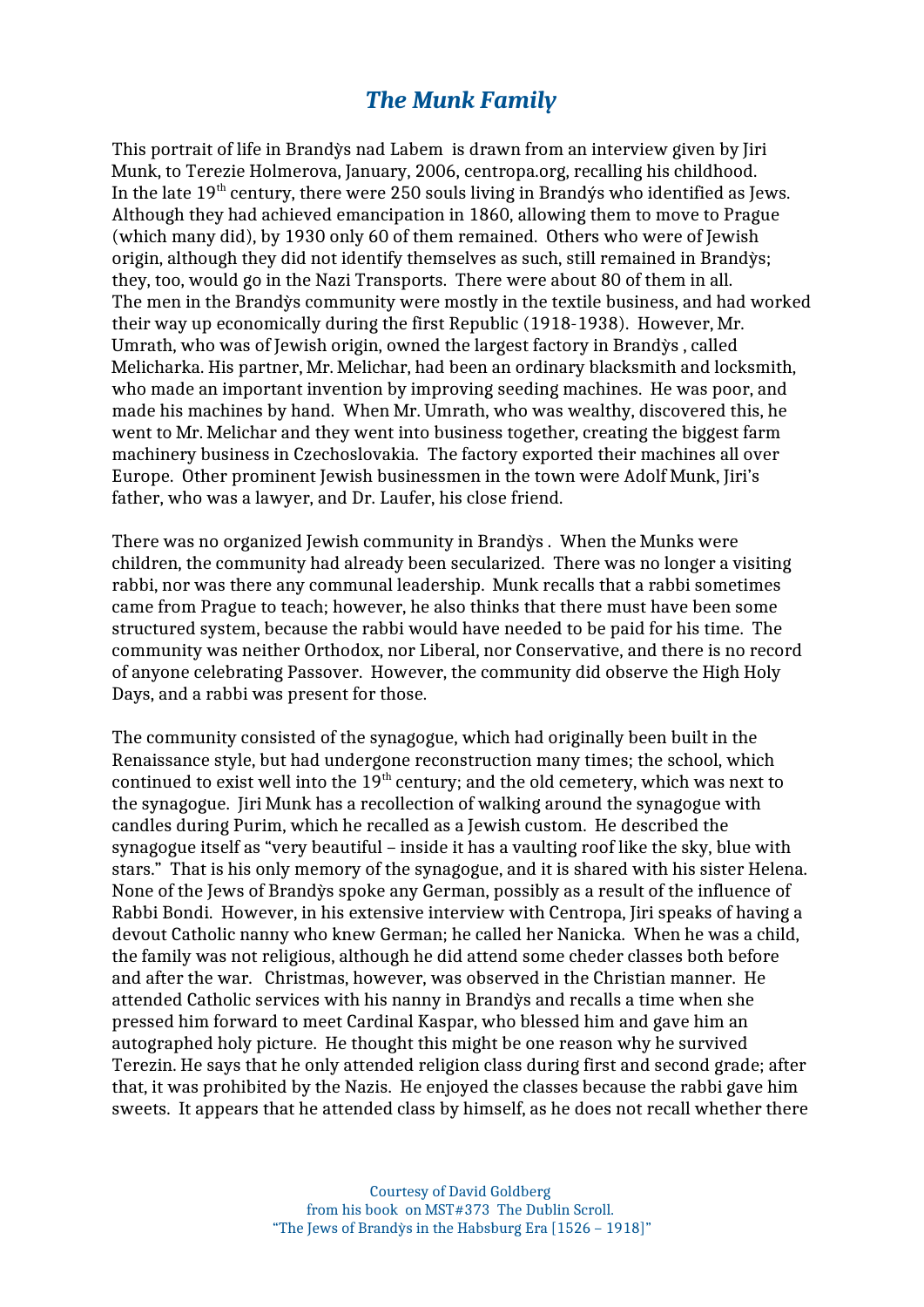were any other Jewish children there or not. He remembers little about the classes, except reading from the Old Testament.

Adolf Munk, Jiri's father, was born in Brandỳs in 1887 to a poor family. Although he was not expected to attend high school or university, he did go on to both. Adolf's sister and brother, Bedriska and Josef, did not go to high school. Since Adolf was not a particularly good student, he was sent to stay with his uncle, Rabbi Kohn, in Rychnov nad Kneznou. Afterwards, he studied at the Faculty of Law in Prague, where he also studied philosophy with Professor Masaryk.

In addition to his education, Adolf was an accomplished carpenter. He had a workshop where he made furniture – tables and chairs – and he gave away his products as gifts. He also painted. There was a studio in the attic from which he could see, through the window, a view over the Polabi landscape. Jiri remembers that his father painted beautifully, and taught the children some of these skills. Jiri's sister wanted to be a fashion designer, but never did become one. In all, they were a talented family. Adolf Munk's closest friend, with whom he spent a lot of time, was Dr. Laufer. Dr. Laufer had a famous brother, Josef Laufer (1891-1966), who founded Czech sports journalism and radio commentary; he was never molested by the Germans during the war. He was of a mixed marriage, which helped him, but he was also too well known from his radio soccer commentaries to be in danger. The doctor and his family were not so lucky; they all perished in Auschwitz.

Jiri's mother, Olga Nachodova, was born in 1897, ten years after his father. She was also from Brandỳs , but while she was still young, her family moved to Smichov, near Prague. Her grandmother was Aloisie Eisenschimmel, whose husband's name was Jakob. Olga's other grandfather was Simon Nachod, who had a "smoke shop" in the ghetto; they lived at building Reg. No. 105. Olga had two sisters, Elsa and Quido. When they were young, a very strict aunt or governess took care of them. Olga recalled Archduke Karel (the late emperor) and King Karel I (1887-1922, and the last emperor of the Austro-Hungarian Empire from 1916-1918), staying at the Chateau in Brandỳs with their own regiment of dragoons. Olga thought they were beautiful "guys", but her aunt and governess refused to let her meet them.

Later, when they lived in Prague, and after their mother had died, they were cared for by their grandmother Aloisie. She observed Jewish customs, including the dietary law separating milk from meat. While living in Prague, the family also bought a house in Brandỳs, which later became the Munk home. Olga's father, Nachod, also happened to be a lawyer, and since Adolf needed an apprenticeship and training, he began to work for him. In this way, Adolf got a wife, a law practice, and a house, all at the same time. Olga, who was very attractive, married Adolf on  $27<sup>th</sup>$  September 1923; he was 36, and she 26.

Jiri Munk did not think that his parents were well suited to each other. Olga was unhappy in the small town and frequently took a taxi to Prague, where she liked to visit cafes. Adolf, however, was quite different; he enjoyed tranquility, and although he had bad legs, he liked to walk with his dog, Rek, from the road through the fields in the direction of the village of Zapy. Sometimes Jiri went with them, sometimes Dr. Laufer. There were no cars at that time. Jiri was unaware of his father's political opinions but thought that he was a social democrat.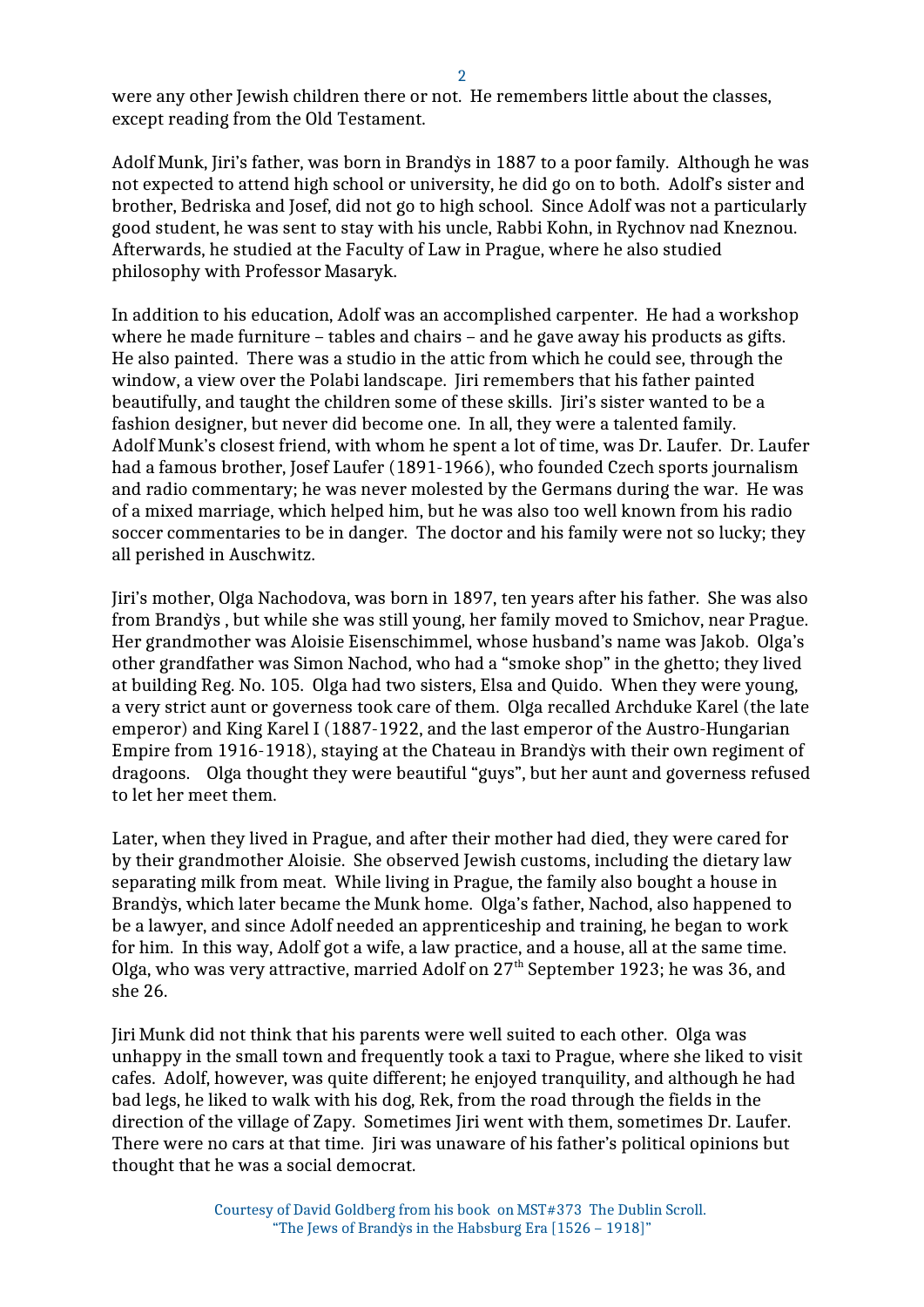Munk, therefore, spent his childhood in Brandỳs. His earliest recollection is of his dog waking him in the summer by jumping into the house in the early morning through an open window and licking his head. The dog was the same age as Munk and they looked out for one another.

The house had a veranda covered with purple clematis, which was edible in the summer. It was located on the main avenue, which Munk thinks was called Masarykova. It had two floors, but only a ground floor at the back, and faced north-south so that it was always cold in the front. The law office was located on the ground floor; on the first floor there was an apartment with about five rooms and a kitchen; and Munk lived upstairs in a room with his nanny. His windows looked over the garden. There was a cellar built into the hill where coal was stored, and a garden opposite with very old trees; later, these were cut down to make way for an apartment block.

The family employed a cook, a Mrs. Klouckova, who was a stout lady from a poor family, as well as another who helped around the house, in addition to the nanny. The family ate breakfast and dinner together at a large, round wooden table. Since they were from a poor family, they were required to eat everything on the plate; Jiri recalls that Viktor, his brother, didn't like cauliflower soup. However, this lesson stood them in good stead during the war, when they learned to appreciate it.

Jiri had an older brother and sister. He described his brother, Viktor, as a greater rascal than he himself was. Viktor did not do well in school, which may have influenced Adolf's choice of Jiri to take over the law firm one day. Jiri's sister, Helena, was very pretty and considered one of the beauties of Brandỳs . A lot of boys would turn their heads when she walked by. The young people used to go on "dates" to Stara Bolesa, where they bought ice cream at U Horacku. Once, one of Helena's dates bought ice cream for Jiri so that he wouldn't tell his parents when he got home. Helena, however, did not exploit her assets because her mother had told her not to "think that you're going to be some sort of beauty." Despite her prettiness, she was miserable because she had freckles.

Munk recalls an incident with his brother when he was chasing him around the dining room table; his brother fell and dislocated his arm, and needed to be taken to Prague by taxi. Viktor said it "hurt like hell." Dr. Laufer went with him. Viktor has a vivid recollection of being given the anaesthetic – when the mask was applied to his face, he screamed, "Dr. Laufer, help me!"

When Jiri was small, he did not associate much with other children. Every day, he went for a walk with Nanicka. They would go shopping together, where his nanny knew everyone and got all the latest gossip. They visited the Nobles' Garden near the Chateau, where Nanny would sit on a bench while Jiri played. Despite being encouraged to play with other children, he resisted. He remembers the visit of the Romanian king, Karol I, before the war: a delegation drove in front of the house wearing feathered helmets on their heads. He also remembers the last Sokol Slet, held in 1937-38, which was national and regional games held every six years in Prague, and a "milestone in the Slet movement." This included a visiting delegation of mainly Croats and Serbs, who formed a procession and marched to Prague.